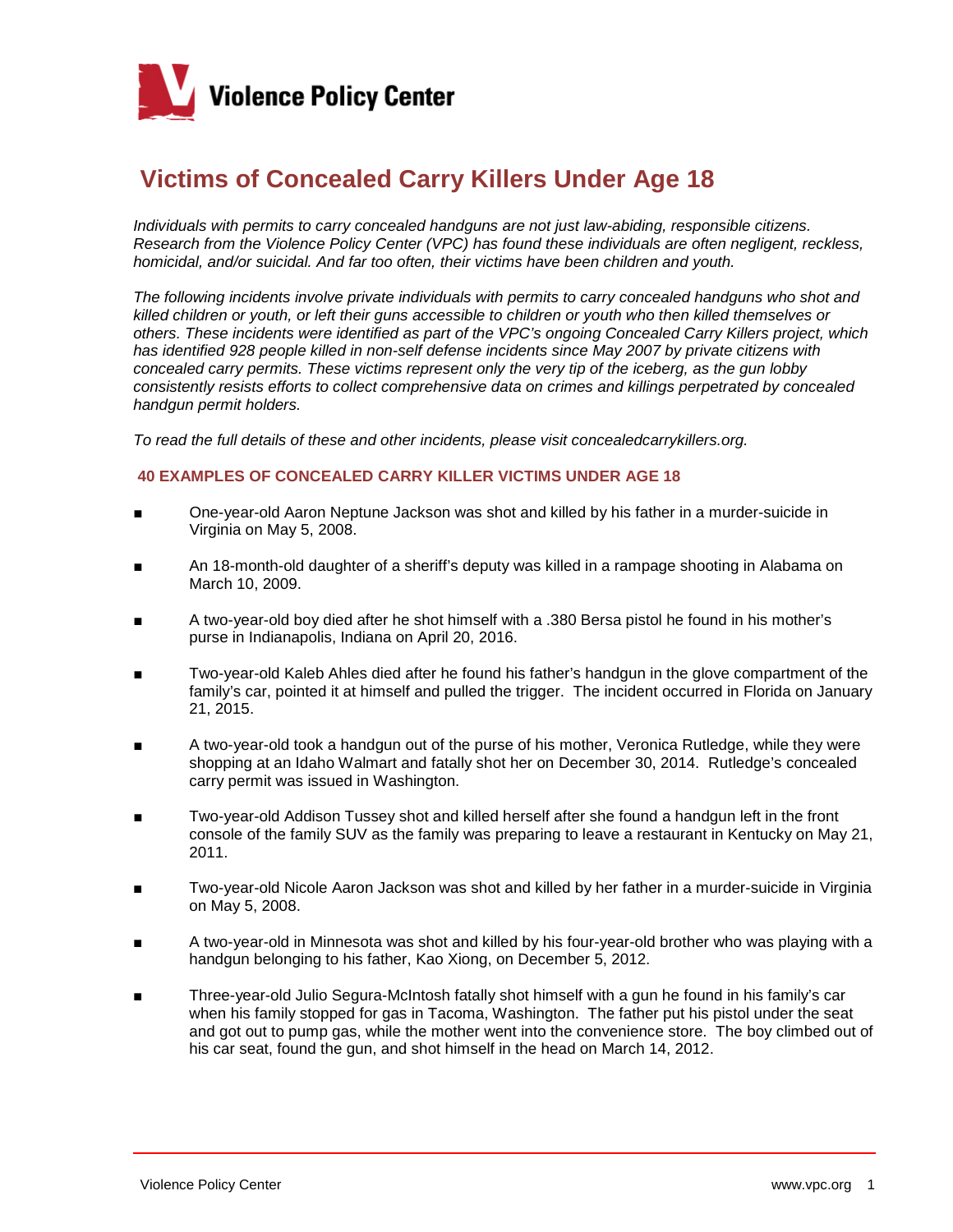- Three-year-old Zuri Chambers fatally shot herself in the face on February 13, 2014, with her father's handgun that had been left on a table in her home in Florida. Investigators found that the girl had previously played with the gun and had pointed it at her mother.
- Three-year-old Damon Holbrook fatally shot himself in the head with a gun he found at neighbor Joshua Greenhill's house in Michigan on August 18, 2013.
- Three-year-old Marques Green unintentionally shot himself with a pistol he found in his mother's purse in Ohio in June 2015. An investigation found that the mother had failed to secure the handgun she kept for protection.
- Four-year-old Joshua Sipe was shot and killed by his uncle, Christopher Speight, 39, in a mass shooting of family members and friends in Virginia on January 19, 2010, that left eight victims dead.
- Four-year-old Raiden Matern was shot and killed by his father in a murder-suicide in Utah on December 17, 2009.
- Five-year-old Giovanni Kopystenki shot and killed himself with his father's 9mm handgun after finding it in the front console of the car the two were in while passing through a drive-in window of a Walgreens drug store in Nevada on July 20, 2009.
- Five-year-old Zacharia Nesbitt shot and killed himself with his father's loaded 9mm Glock pistol that the child found in a closet on July 18, 2009, in Ohio.
- Five-year-old Cion Styles was shot and killed by his father Tyrell Styles in Pennsylvania on July 26, 2014. The boy's mother was wounded.
- The six-year-old son of James Lonaker fatally shot his father with a .38 revolver the boy found on top of a table in his Indiana home on February 21, 2016. The boy told police that he didn't think the gun was loaded and did not intend to hurt his father.
- Six-year-old Alex Gallagher was shot and killed by his father in a murder-suicide in Missouri in December 2010.
- Six-year-old Gabriel Matern was shot and killed by his father in a murder-suicide in Utah on December 17, 2009.
- Six-year-old Makayla Sitton was shot and killed in Florida's "Thanksgiving Day" rampage shooting on November 26, 2009.
- Six-year-old Stormy Peters was shot and killed by her father while he was drinking and cleaning his guns with her in Washington on November 16, 2008.
- Seven-year-old Karlee Byler was shot and killed when her father's Norinco pistol fell out of his coat pocket and discharged on February 25, 2011, in Indiana.
- Seven-year-old Amera Jones was shot by her father, FerDarius Shine, on February 15, 2013 in Michigan. She died later from the gunshot wound. The shooter, who suffered from mental illness, also killed his aunt and grandmother.
- Eight-year-old Jose Alvarado shot and killed himself with his mother's handgun that he found in their Pennsylvania home on January 8, 2010.
- Eleven-year-old Randy Reddick III was unintentionally shot and killed by his 10-year brother after the 10-year-old found his father's Glock pistol in the console of the family's pickup truck in Florida on February 27, 2010.